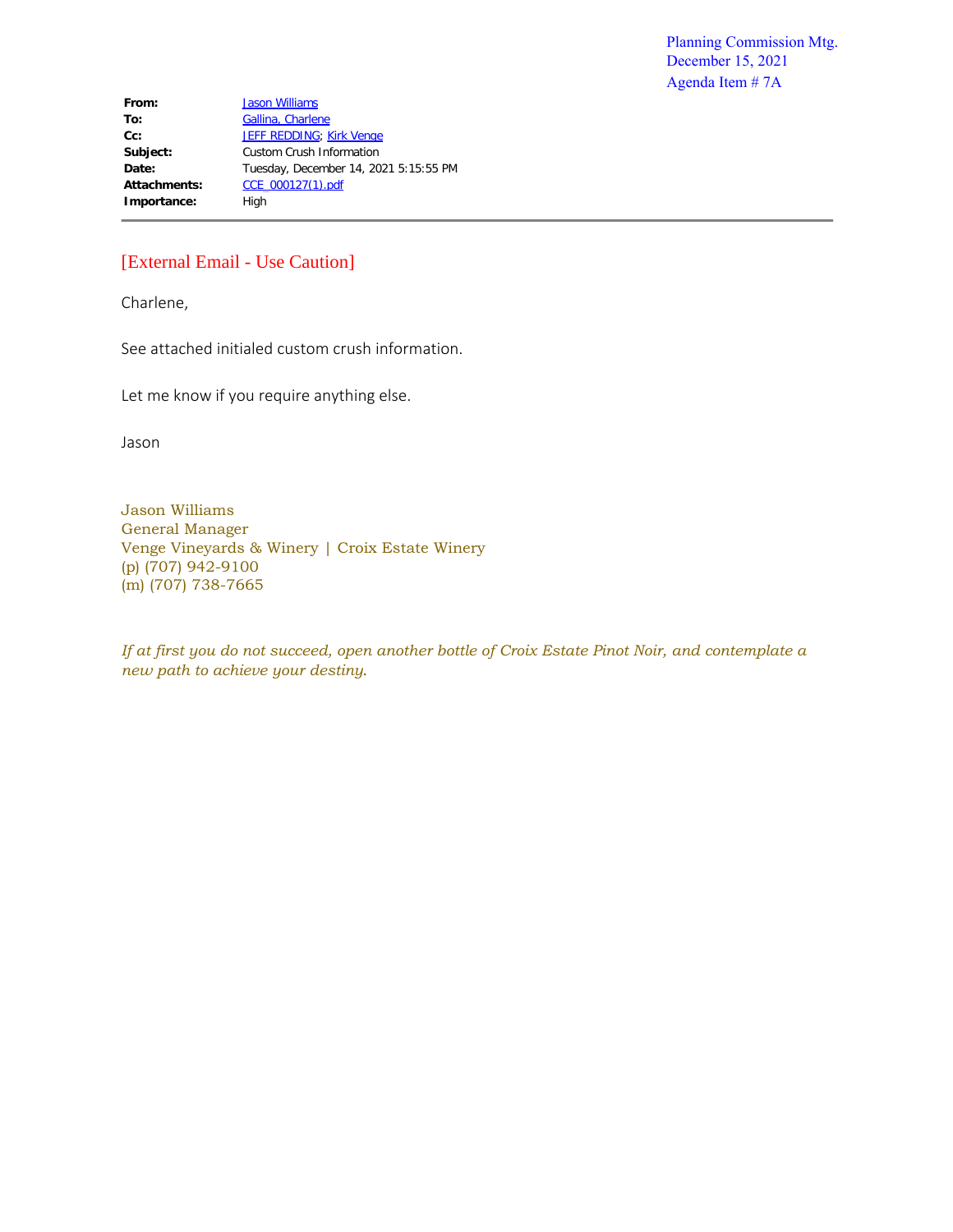

Jason Hade, Principal Planner  $TO:$ 

Kirk Venge, Venge Vineyards FROM:

Use Permit Modification #P19-00141-MOD--Current RE: **Custom Crush Clientele** 

Mr. Hade I wanted to follow up with you regarding your questions about custom crush clients currently producing wine at Venge Vineyards. Three (3) custom producers currently make wine at the winery. The total amount of wine produced by these custom crush clients for the 2021 vintage year was 10, 596 gallons. When this gallonage is added to wines produced under the VV bond, 2021 wine production was 30, 396 gallons. This production level is well below the production levels for which we are seeking approval tomorrow; and well below production levels for 2018 that serves as our baseline for environmental review

Thank you

Kirk Venge

Venge Vineyards | 4708 Silverado Trail, Calistoga, CA 94515 | (707) 942-9100 www.VengeVineyards.com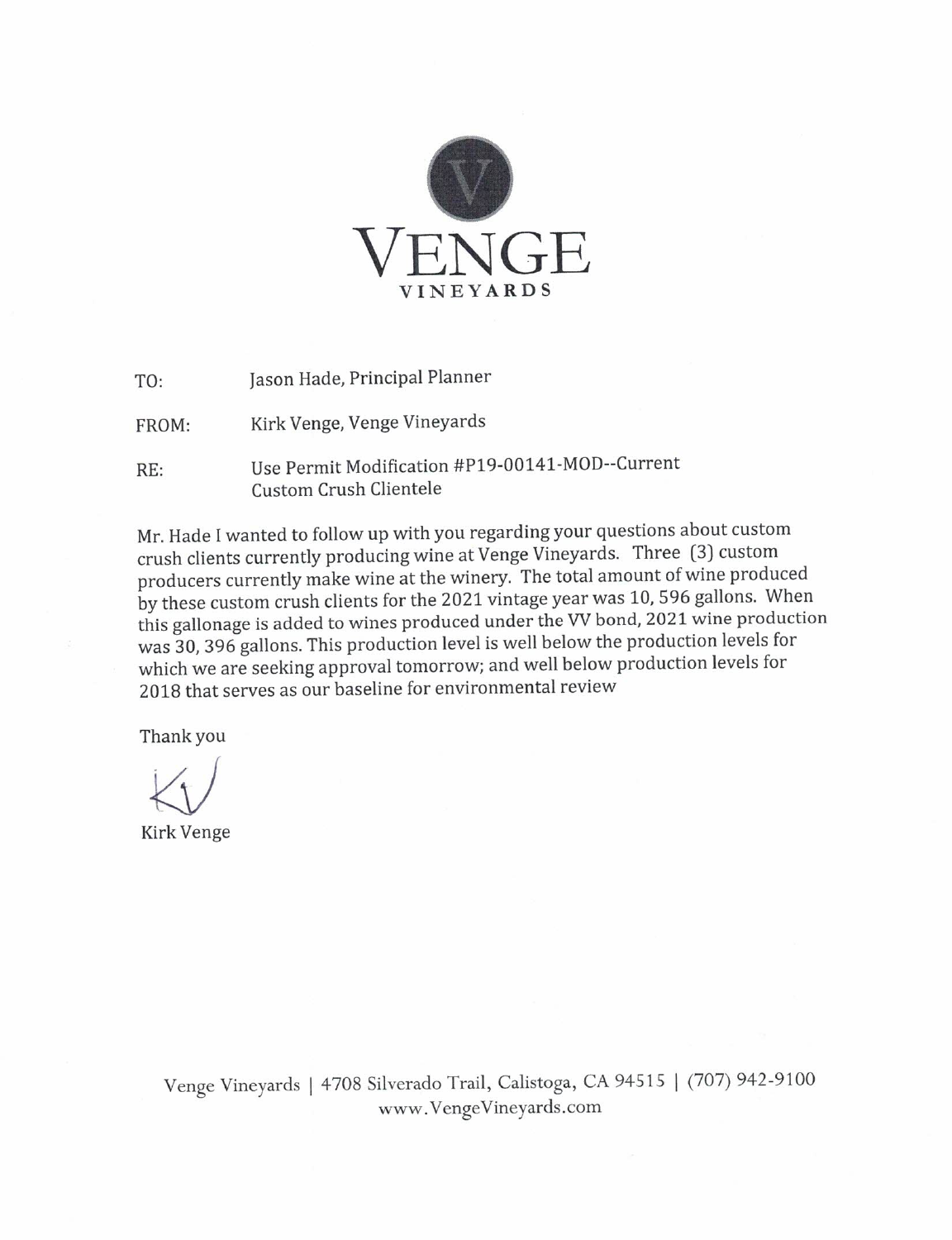## **Quackenbush, Alexandria**

| From:           | Gary Margadant <gsmargadant@gmail.com></gsmargadant@gmail.com>                                               |
|-----------------|--------------------------------------------------------------------------------------------------------------|
| Sent:           | Tuesday, December 14, 2021 5:33 PM                                                                           |
| To:             | Joelle Gallagher; Whitmer, David; Ann Cottrell; Andrew J Mazotti; Dameron, Megan;<br>PlanningCommissionClerk |
| Cc:<br>Subject: | David Clark<br>Venge Winery Expansion P19-00141 12/15/2021                                                   |
|                 |                                                                                                              |

## [External Email - Use Caution]

Joelle Gallagher Dave Whitmer Anne Cottrell Andrew Mazotti Megan Dameron NAPA COUNTY PLANNING cOMMISSION

## Commissioners

One of the main concerns about this request to increase the permitted gallonage of the winery is the groundwater available to all parcels neighboring the Venge parcel. The estimates of available groundwater, recharge, etc from the consultants and the staff are not based in reality on the actual ground conditions amongst the adjacent parcels for all on site and neighboring wells.

Just based on the fact that Venge is hauling water throughout the year testifies to the fact that there is currently insufficient Groundwater to accommodate the present needs of the winery. And this is during the period when the production capacity was reduced from 70,000 gallons to 30,000 gallons of finished wine. Also, the applicant has been operating Custom Crush activities for at least 5 other vintners and water consumption for these activities have not been included in the WAA.

How can this be, that the Commission might grant the applicant a permit to increase production when there obviously are inadequate resources for the winery to operate sustainably at that production level? How would you as commissioners speak to subsequent applicants with similar proposals and desires to operate outside of the available natural resources from the property hosting the winery?

Not to mention the taking of shared groundwater resources from neighbors and adjacent parcels? The consultants and staff have stated that there is adequate groundwater available to all. Is this really the case? Do you have indications that stressed aquifers cannot meet all demand?

If so, how are you going to manage an equal share of the groundwater between all neighbors? Effective testing for well interference and water meters to measure consumption is the best way to monitor and control the health and safety of all Groundwater users.

I do not recommend that you try to manage or design controls for any groundwater issues, as this would require the Napa County Planning Department to oversee these controls. In my experience this would be a huge problem with inadequate and harmful results.

I have a recent example of the Napa County Administration's attempt at Groundwater regulation between a winery and its immediate neighbors.

 Napa County Code Enforcement just announced the installation of well controls on the Winery Well for Progeny Winery (Woolls Ranch Winery) use permit P13-00187, based on Conditions Of Approval 11/22/2014 from a BOS appeal hearing.